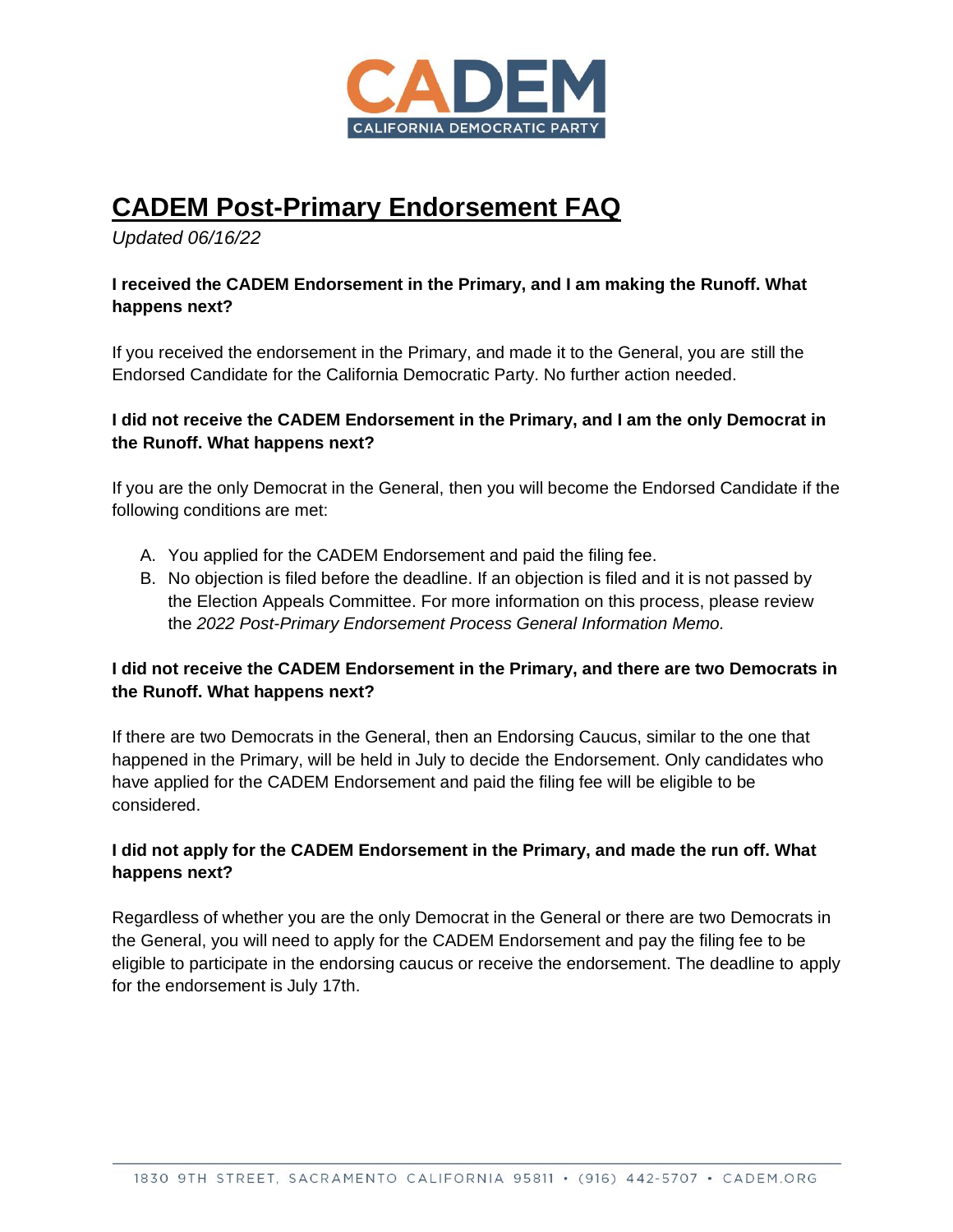

### **I applied for the CADEM Endorsement in the Primary, do I have to pay a filing fee again to be considered during the General?**

No. You are only required to pay the filing fee once per cycle. IF you paid the filing fee for a different district or a different seat previously this cycle, you only have to pay the difference if the filing fee for the new district is greater than the previous filing fee.

###

To apply for the endorsement during the General Election, please use the *Special Endorsing Caucus Endorsement Registration Form* at:

[cadem.org/endorsements/special-endorsing-caucus-information/](https://cadem.org/endorsements/special-endorsing-caucus-information/)

For more information about the CADEM Post-Primary Endorsement Process please visit the endorsements page and review the *2022 Post-Primary Endorsement Process General Information Memo*.

If you have any questions, please email [political@cadem.org.](mailto:political@cadem.org)